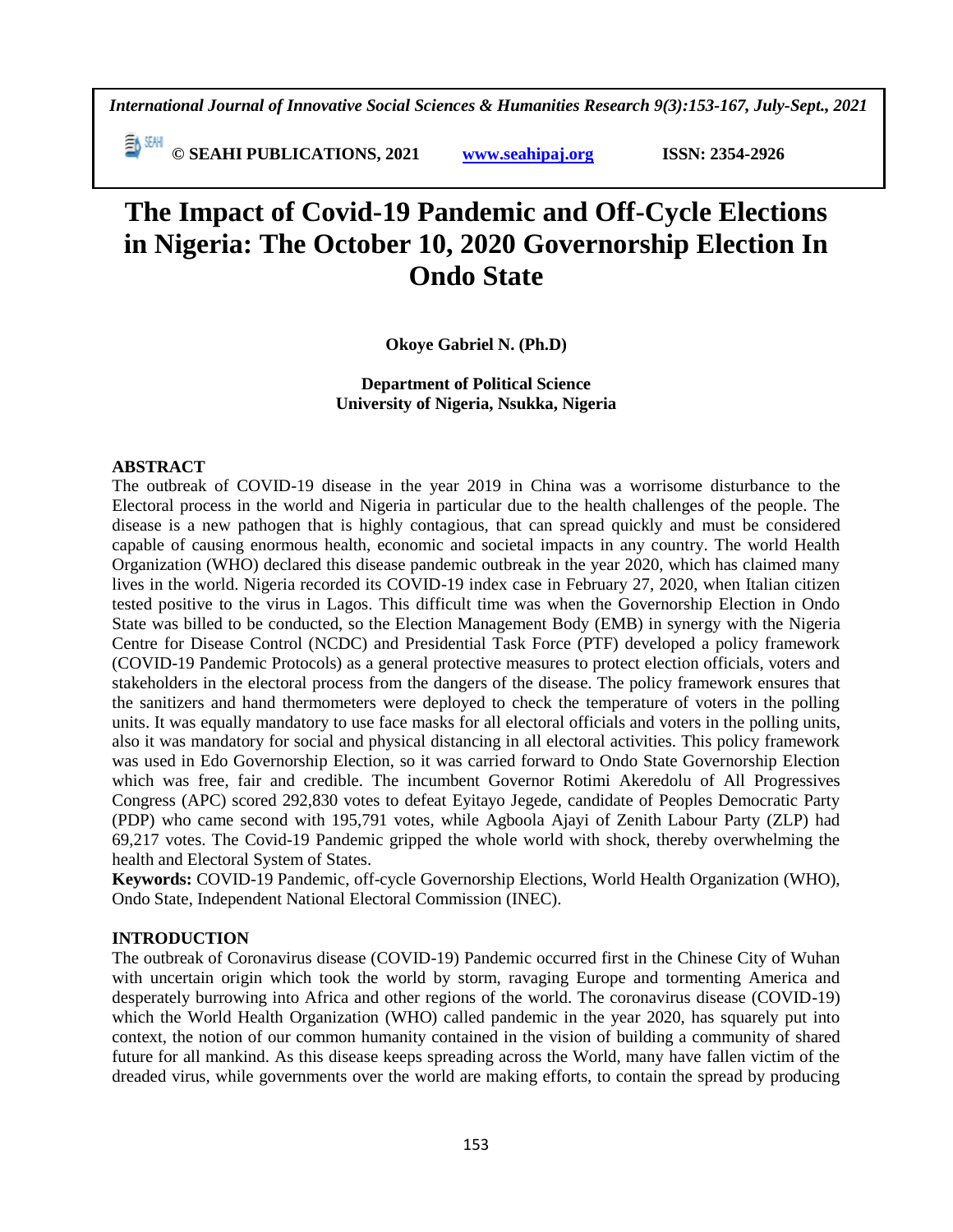vaccine to stop the pandemic. In Nigeria, schools were closed and many states shut down markets and public offices.

The COVID-19 Pandemic is a new pathogen that is highly contagious, can spread quickly and must be considered capable of causing enormous health, economic and societal impacts in any setting. The individuals at highest risk for severe disease and death include people aged over 60 years and those with underlying conditions such as hypertension, diabetes, cardiovascular disease, chronic respiratory disease and cancer (Onunaiju, 2020:12). The infections disease according to the World Health Organization (WHO), causes respiratory illness (like the flu) with symptoms such as cough, fever, and in more severe cases, difficulty in breathing. The virus is spread primarily through contact with an infected person when they cough or sneeze. It also spreads when a person touches a surface or objects that has the virus on it, and then touches their eyes, noise, or mouth. Nigeria recorded its first case of COVID-19 Pandemic death in February 27, 2020 by an Italian citizen in Lagos.

The COVID-19 Pandemic has globally propelled unexpected social, economic and political developments The COVID-19 Pandemic has globally propelled unexpected social, economic and political developments that presently frightens the public, embarrassed the World powers, put the credibility and decency of nations under serious scrutiny; brought about threat to, and loss of lives across the world. And forced nations irrespective of colour, nationality, sex, believe or creed to scamper for solution. In Nigeria, the Presidential Task Force (PTF) on COVID-19 and the secretary to the Government of the Federation, Boss Mustapha (2021:27) warned that the country crossed 2,000 fatalities on March 12, 2021 and that we have 2,013 recorded deaths. He said that Nigerian authorities have tested and authorized the use of the Astrazeneca Vaccine in Nigeria because it was safe and efficacious and even with the vaccine, people Asuazencea vaceme in ingena because it was safe and efficacious and even w<br>should continue to make use of non-pharmaceutical interventions.

The Independent National Electoral Commission (INEC) in synergy with the Presidential Task Force (PTF) on COVID-19 Pandemic and Nigeria Centre for Disease Control (NCDC) introduced public policy of non-pharmaceutical interventions as a measure to follow during the conduct of Governorship election in Ondo State as was applicable to Edo Election. The general protective measures used during the October 10, 2020 election were:

- (i) The infrared thermometers was supplied to check temperature at the Local Government Areas (LGAs), Registration Area Centres (RACs), Collation Centres and Polling Units (PUs).
- (ii) The wearing of face mask was mandatory for all involved in the election process and it was strictly enforced at all election locations. However, some voters and stakeholders were asked to lower their face mask for identification when necessary.
- (iii)The rules of physical distancing was enforced in all election activities, including stakeholder engagements, training, queuing at polling units, among others.
- (iv) The Alcohol-based hand sanitizers was used for the election officials at the polling units.
- (v) Methylated spirit and cotton wool was used for the disinfection of the Smart Card Readers (SCRs) after the finger print of each voter was read.
- (vi) Voting started 8.30am and stopped at 2.30pm. There were two queues-One inside and one outside the polling area. However, by 2.30pm, the outer queue closed, but any voter on the outer queue at 2.30pm were allowed to vote.
- (vii) The commission (INEC) worked with the PTF and health authorities to have in place a system of voluntary COVID-19 testing for all election officials before and after deploying for elections. Any voter showing symptoms of COVID-19 such as high temperature, coughing, sneezing, among others were asked to leave the queue or voting area to be attended to by designated health officials (INEC Manual, 2020).

The of-cycle governorship in election in Ondo State was conducted on October 10, 2020 by the Independent National Electoral Commission (INEC) amidst the devastating health challenges of COVID-19 Pandemic in Nigeria. The All Progressives Congress (APC) flag bearer, the incumbent governor, Oluwarotimi Akeredolu garned 292,830 votes to defeat Eyitayo Jegede (SAN), candidate of Peoples Democratic Party (PDP), who came second with 195,791 votes. Agboola Ajayi, who had an endless political brawl with Akeredolu and finally ended up in the Zenith Labour Party (ZLP) came a distance third with 69,217 votes.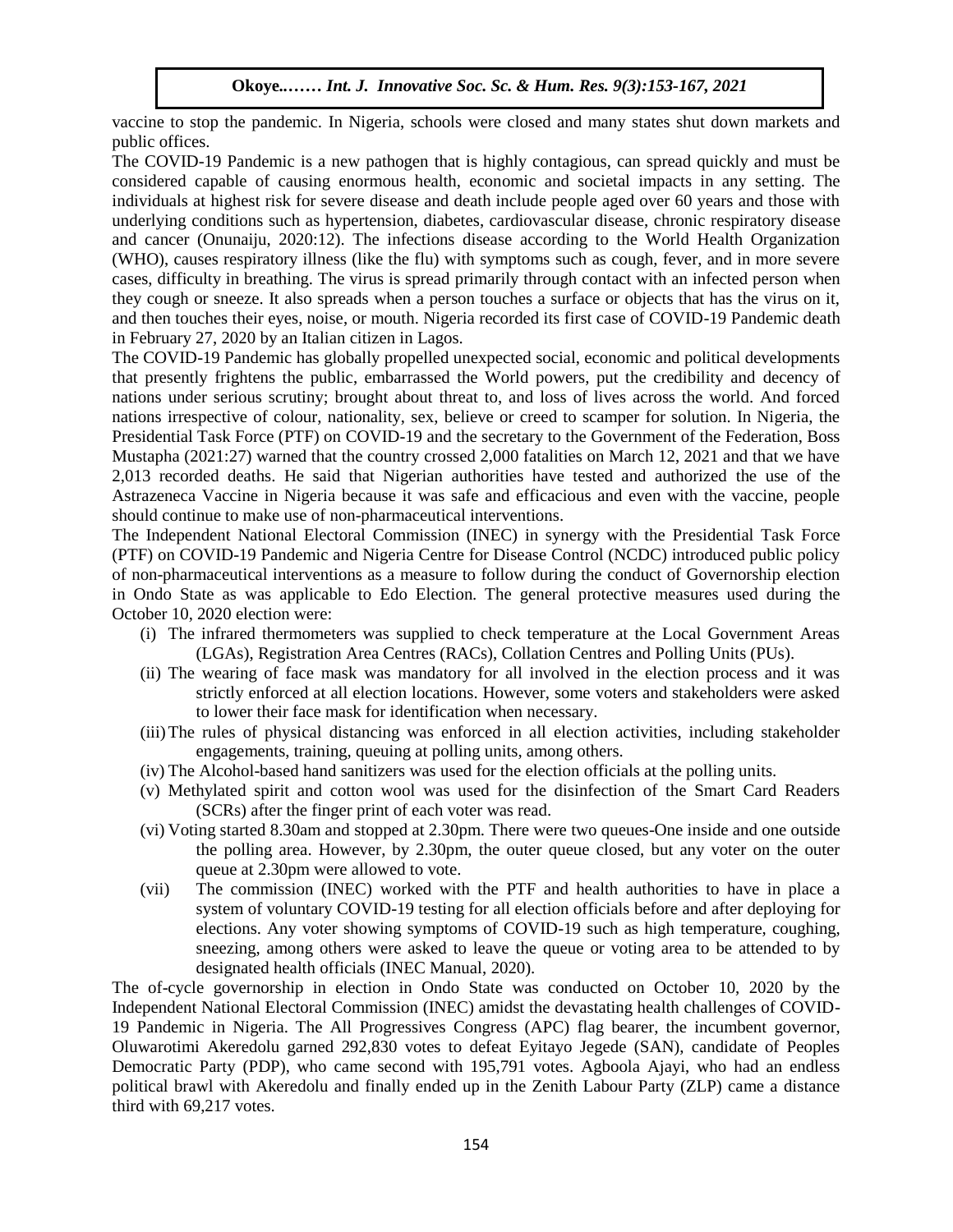It was evident that the contest was a straight battle between the APC's standard bearer in the election, who is also the incumbent, Akeredolu, and candidate of opposition PDP, Prof. Eyitayo Jedege (SAN). It was actually contest between State governors on both political divide, because while those elected on the was actually platform of APC turned the knowledge of their mistakes in Edo State into secret of success, their counterpart from PDP left their heads in the moon in anticipation of who takes the lions share of the credit, when victory is won. And while the PDP governors, majority of whom are outsiders in southwest politics dreamed of conquest, they carried on with the distant swagger that there was nothing to lose. But for those in APC, they felt the heat and pulled resources and ideas and strategies to retain their hold on the sunshine state. Based on that scenario, Governors Mai Mala Buni (Yobe), Babajide Sanwo-Olu (Lagos), Adegboyega Oyetotla (Osun), Senator Atiku Bagudu (Kebbi), Dr. Abdullahi Umar Ganduje (Kano), Prince Dapo Abiodun (Ogun), AbdulRazag Abdullahi (Kwara) and Yaya Bello (Kogi) put their differences and even the presidency behind them and worked for APC's redemption (Sobechi; 2020:23). Announcing the results at the State Headquarters of INEC in Akure, the Chief Returning Officer who was a metal with  $\tilde{C}$  and  $\tilde{C}$  and  $\tilde{C}$  and  $\tilde{C}$  and  $\tilde{C}$  and  $\tilde{C}$  and  $\tilde{C}$  and  $\tilde{C}$  and  $\$ also the Vice Chancellor of the University of Ibadan, Prof. Olayinka (2020:13) said Akeredolu polled the highest number of lawful votes in the election. He said that Akeredolu had fulfilled all constitutional provisions regarding the election, thus was returned elected. Akeredolu had won in 15 out of the 18 Local

Governments Areas in the State, defeating his deputy, Ajayi, and Former Commissioner for Justice, Eyitayo Jegede who won in three (3) Local Government Areas. Moreover, Ajayi who came as a distant third did not win any of the 18 Local Government Areas of the state. The election was free, fair and credible.

creunoie.<br>The Governor of Ondo State Rotimi Akeredolu and his deputy was sworn in, on February 24, 2021 for second term. The Governor Akeredolu (2021:14) in his swearing speech promised effective project implementation, assuring that there will be no abandoned project in any district under his administration. He urged the people to support his administration to serve them better and leave a lasting legacy. President Buhari (2020:13) congratulated Governor Akeredolu on his re-election and urged him to be humble and magnanimous in victory, and serve the people of Ondo State even better than how he did in his first term. He appreciated the electorate in Ondo for comporting themselves decently and in Order, and for exhibiting conduct that indicates that the country is making progress in its electoral behaviour. The president also gave Kudos to the INEC for organizing a credible, free and fair election, and to security agencies which ensured that orderliness was enthroned and maintained.

There were pockets of violence in the build upto the election in Akure, the Ondo State Capital as political thugs engaged in a bloody clash which left three persons with serious gunshot injuries. Dayo (2020:9) stated that the bloody clash was coming barely five days to the governorship election in the state. He said that the soldiers, mobile detectives and other security operatives were deployed to the troubled scene to restore peace. Some people were also injured as thugs sympathetic to the two major political parties – the All Progressives Congress (APC) and the Peoples Democratic Party (PDP) engaged in a bloody clash at Ijomu/Oba-Nla junctions in Akure metropolis. In the light of the above, the Sultan of Sokoto, Sa'ad Abubakar (2020:9) cautioned the candidates of the APC, PDP and ZLP, Rotimi Akeredolu, Eyitayo Jegede and Agboola Ajayi respectively to Shun violence during the Governorship Election in the state. He gave the warning during a peace pact signed by the three major parties and their candidates, which was organized by the National Peace Committee (NPC).

Ondo State was created on February 3, 1976 from the former western region and it originally included the Present Ekiti State which was split off in 1996. Ondo State was created by the General Murtala Ramat Mohammed Military Administration. Akure is the State Capital and the ethnic composition of Ondo state is largely from the Yoruba subgroups of the Akoko, Akure, Ikale, Ilaje, Ondo and Owo.

## **Theoretical Perspective of the Impact of COVID-19 Pandemic in the Off-Cycle Elections in Nigeria**

Coronaviruses are enveloped non-segmented positive sense RNA viruses belonging to the family coronaviridae and the order Ndovirales and broadly distributed in humans and other mammals. In December 2019, a series of pneumonia cases of unknown cause emerged in Wuhan, Hubei, China, with clinical presentations greatly resembling viral pneumonia. Deep sequencing analysis from lower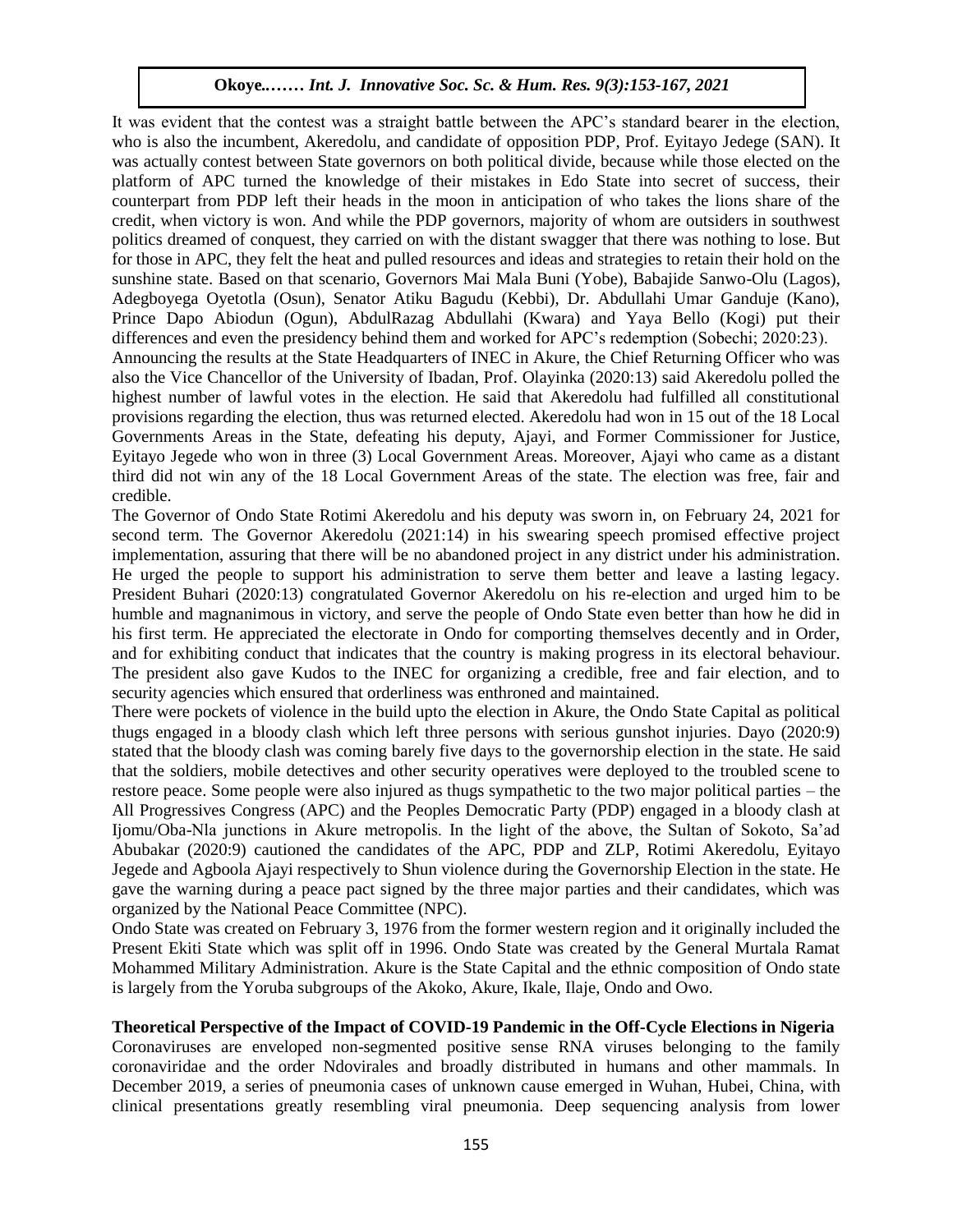respiratory tract samples indicated a novel coronavirus, which was named 2019 novel coronavirus (COVID-19).

(COVID-12).<br>Following the Pneumonia cases of unknown cause reported in Wuhan and considering the shared history of exposure to Huanan Seafood Market across the patients, an epidemiological alert was released by the local health authority on December 31, 2019, and the market was shut down on January 1, 2020 (Huang, 2020: 1-2). With the advent of the COVID-19 Pandemic that is ravaging and changing the entire world system, the World socio-political system are threatened. When coronavirus is claiming human lives from every county around the world, claiming millions of people. A time when mankind are deprived of essentials of life. A time when insecurity has threatened and over stretched the resolve of security agencies across the world.

The year 2020 has been a very precarious, apprehensive and uncertain for people across the globe. The COVID-19 Pandemic caused overwhelming pains and disruption for many, and has made people begin to review their own mortality and assess the safety of their loved ones. Yet, the alarming wave of deaths from COVID-19 continues to sweep across societies and countries like hurricane. It is indeed dishearting that the wave of COVID-19 Pandemic seems to be on increase in recent times. No doubt, the world has a handful of great challenges towards health issues. Though, COVID-19 is yet another sobering reminder that in the age of globalization, the future of countries are closely linked and building a community with a shared future for mankind is the right way to go.

As the COVID-19 Pandemic gripped the whole World with a shock, thereby overwhelming the health and political system of Nigeria. The Independent National Electoral Commission (INEC) in synergy with the Presidential Task Force (PTF) on COVID-19 Pandemic and the Nigeria Centre for Disease Control (NCDC) iniated new ways of living and doing things called COVID-19 protocols or the public policy of the country. Therefore, policy is viewed as designating behaviour of some actor or set of actors, such as an official or government agency, or legislator, in area of activity such as public enterprise or poverty reduction. Put differently, public policy also may be seen as whatever a government chooses to do our not to do. But such definition may be sufficient for ordinary discourse, but definitely inadequate for a systematic analysis of public policy,, hence a more precise definition is needed to structure our thinking and to facilitate effective communication with one another. Policy is a relatively stable, purposive course of action followed by an actor or set of actors in dealing with a problem or a matter of concern (Anderson, 1997).

Public policy means the actual resource allocation presented by projects and programmes designed to respond to perceived public problems and challenges requiring government action for their solution. That is, it should mean hard patterns of resource allocation presented by projects and programmes designed to respond to perceived public demands (Anyebe, 2018:8-17). The theoretical framework for this research work will be the commission's measures (public policy) used in the conduct of governorship election in Ondo State in the midst of COVID-19 Pandemic. The measures or public policy used were as follows:

- (i) Wearing of face mask at polling units and all election locations was mandatory.
- (ii) Voting starts by 8.30am and stops at 2.30pm, however all the voters already on the queue to vote would be allowed to vote until the last voter cast his/her vote.
- (iii) Infrared thermometer were used to check temperature. Any voter showing symptoms of COVID-19 such as high temperature, coughing, sneezing among others will leave the queue or voting area to be attended by designated health officials.
- (iv) The cell phones or any other device that can take pictures were not allowed in the voting cubicles.
- (v) Methylated spirit and cotton wool were provided for the disinfection of the Smart card readers (SCRs) after the finger prints of each voter was read. An election official may ask to clean your fingers with an antiseptic before your finger print was read with the Smart Card Reader.
- (vi) Physical distancing of two (2) meters (6 feet) must be maintained on the queues and all around the polling unit (INEC Manual, 2020).

In the light of the above, the INEC measures for election or public policy **(**COVID-19 Protocols) stated above will be the theoretical framework for this work. The major challenge facing Nigeria on the COVID-19 Pandemic or the public policy is that the citizens don't believe or trust the government even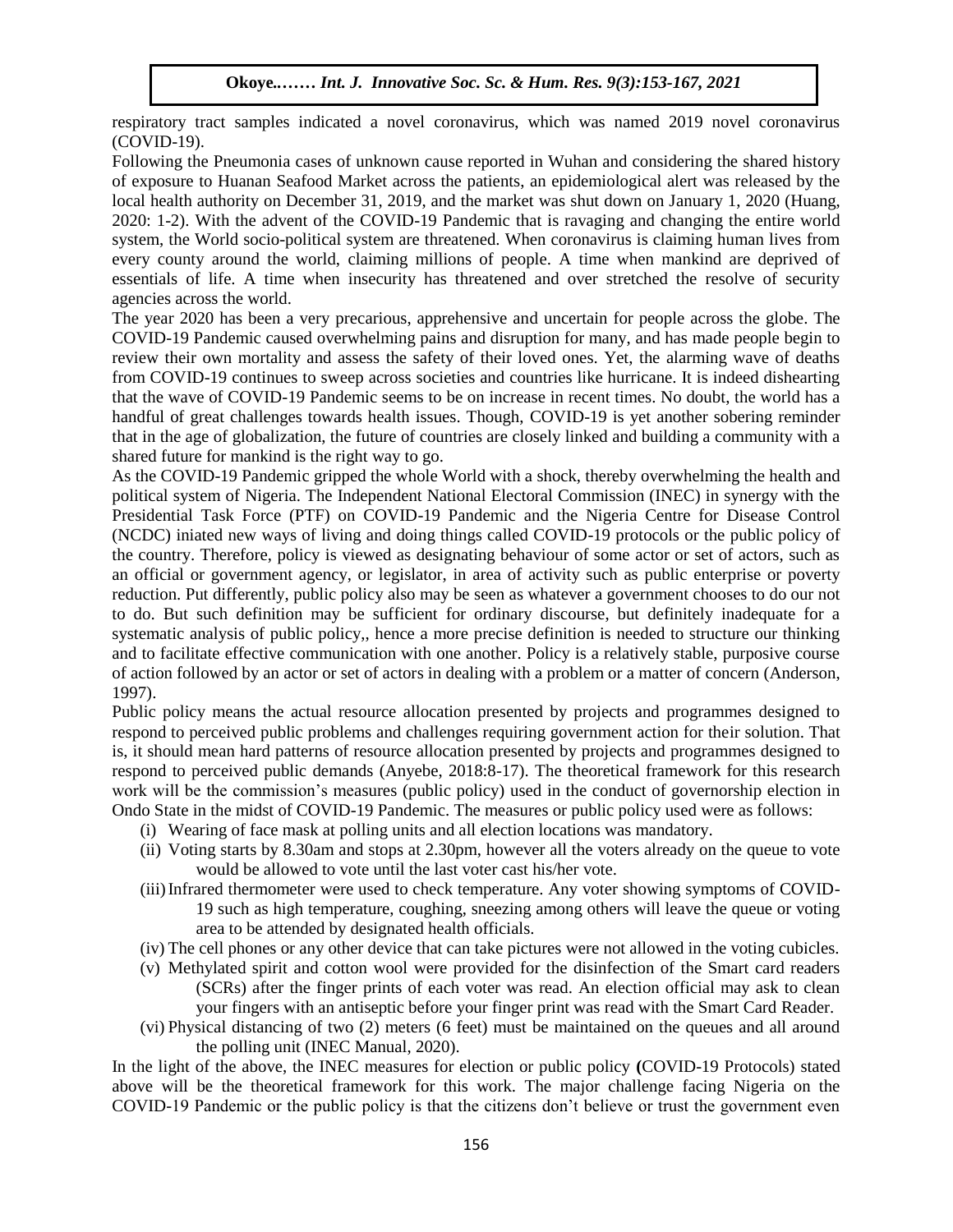when they are telling the truth or planning something beneficial to the citizens. Going through the numerous comments of people on social media, one would discover that many don't even believe the existence of the virus in Nigeria not to talk about seeing the need for a vaccine. With numerous conspiracy theories and opinions about the vaccine flying around, one can easily spot the tough task ahead to convince people to take the vaccine. If our government were believable it would not have been seen as a tough task. a tough task.

In the midst of COVID-19 Pandemic, the Independent National Electoral Commission (INEC) conducted the governorship election on October 10, 2020. The election was a serious contest between the three major political parties in the state, the All Progressives Congress (APC), the Peoples Democratic Party (PDP) and the Zenith Labour Party (ZLP). The candidate of All Progressives Congress (APC) Oluwarotimi Akeredolu polled 292, 830 votes to defeat the PDP candidate Eyitayo Jegede who scored 195,791 votes while ZLP candidate, Agboola Ajayi polled 69,217 votes to come third.

(a) **The All Progressive Congress (APC) Ruling Party Perspective/Interests:** The incumbent Governor Rotimi Akeredolu survived traps and political land mines, as he was suspended by the national leadership of the APC, but got reprieved when he was given a clean bill of health by the Mai Mai Buniled National Working Committee. The opposition elements within the APC had been buoyed by the suspension of Akeredolu to heighten their onslaught, especially within the Unity Forum led by Former Deputy Governor Ali Olanusi. It was also reported that the embattled deputy governor, Ajayi, found solace in the alleged suspension to lubricate his ambition to supplant Akeredolu. The once vociferous and dreaded Unit Forum rallied round Akeredolu a few days after the primary, following an unusual diplomatic chuttle by the covernor. diplomatic shuttle by the governor.

Akeredolu even enlisted the support of APC national leader, Asiwaju Bola Ahmed Tinubu to rein all supposedly aggrieved party leaders to back Akeredolu ahead of the election. Chieftains, including Olusola Oke (SAN), Ambassador Sola Iji, Ife Oyedele and others, took the Aketi battle as their personal project and rid the south of Anti-Akeredolu remnants. Another fearful scenario Akeredolu survived was his illhealth in 2019 when he was away for almost three months. His return to base after about three weeks of rest in Abuja, rather than easing tension, exasperated it as the state was sharply divided into the Aketi/Ajayi Camps. The fear of Ajayi, touted as a grassroots politicians dumping the APC was most palpable. But, it finally happened after denials, when the then deputy governor dumped Akeredolu and APC for the PDP, though the deputy governor (Ajayi) lost the governorship primary to Jegede of PDP (Oladesu, 2021:14).

However, two things forced APC governors to reduce emphasis on 2023 calculations and rather focus on the battle for the governorship elections in Ondo State. One was the fear of the huge setback and monumental shame the party would suffer from two straight gubernatorial losses despite being in control at the federal level with the power of incumbency. There was also the unspoken claim that the Ondo governorship, like its Edo State counterpart, was an indirect referendum on the five years of the APC administration. Apart from the fact that President Muhamadu Buhari claims responsibility for the party's loss of Edo, the governors, who knew the implications of the declining fortune of the party on their political futures, decided to take their destiny in their hands. Winning back Ondo State therefore would not only restore APC's bragging rights, but also ensure that the South west remains its bastion of support. The APC governorship campaign council, disclosed that coming barely three weeks after the Edo State Governorship, Akeredolu's victory defines the party's (APC) ideological preference for physical infrastructure to stomach infrastructure of the opposition Peoples Democratic Party (PDP) (Sobechi, 2020:23).

The decision of the Former Deputy Governor Ajayi to align with the former governor, Olusegun Mmikoled Zenith Labour Party (ZLP), opened a fresh chapter of tension and apprehensions Ajayi's touted force in the Southern Senatorial district had remained untainted even as Mimiko's legendary political maneuverings were frightening. If the Northern senatorial district was taken for granted as Aketi's enclave, not only did Akeredolu win the entire Southern district initially given to Ajayi. The governor defeated his erstwhile deputy in his local government, Ese-Odo, where Niger-Delta activist and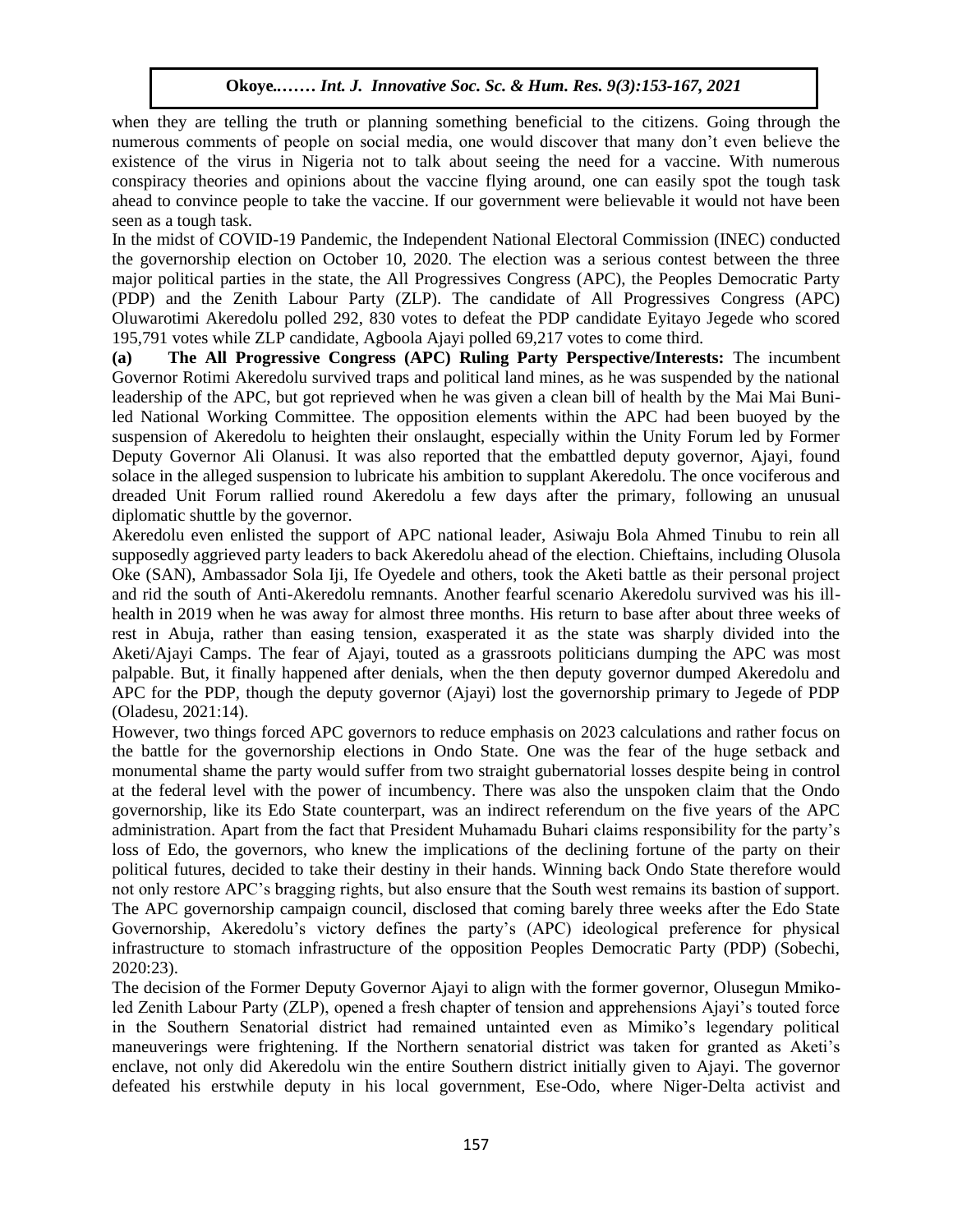businessman, Chief Bibopre Ajube, coordinated activities and held sway for Akeredolu alongside other APC leaders.

(b) The Peoples Democratic Party (PDP) Perspective/Interests: On 22<sup>nd</sup> July 2020, the Peoples Democratic Party (PDP) held its governorship primary, decided by two thousand, one hundred and eleven (2111) delegates, the fate of eight (8) governorship aspirants, as non-party delegates were barred from the venue of the election. The primary election took place at the International Culture and Event Centre, the Dome, in Akure, Ondo State. Meanwhile, at a meeting held in Abuja with the National Chairman of the Party, Prince Uche Secondus, the eight (8) aspirants signed a Memorandum of Understanding (MOU) to support any candidate that emerges at the primary election. This was sequel to the failed efforts by the National Working Committee (NWC) to ensure the emergence of a consensus candidate among the eight aspirants (Dayo, 2020: 9).

Moreover, about eight hundred (800) policemen were deployed to monitor the PDP governorship primary election in the State. Other security operatives present at the venue of the election were personnel of the election in the state. Other security operatives present at the ventile of the election were personner of the<br>Nigeria Security and Civil Defence Corps (NSCDC) and the Federal Road Safety Corps (FRSC). The chairman of the Ondo PDP Governorship Primary Election was Governor of Enugu State, Ifeanyi Ugwuanyi, other committee members include Governor Ahmed Fintiri of Adamawa State, among others. In the primary election, Ajayi scored 657 votes, while Jegede Eyitayo (SAN) polled 888 votes to emerge as the PDP flagbearer of the party. However, Jegede dedicated his victory to PDP members and other cocontestants and urged them to ensure they work together for the victory of the party.

In his acceptance speech after the Party Primary, Jegede (2020:36) said, "I served notice on the APC that for them the end has come and solemnly assured you all that, with your collaboration and the special for them the end has come and solemnly assured you all that, with your collaboration and the special grace of God we shall record overwhelming victory in the governorship election coming up in October, and there will be accelerated and social –economic upliftement throughout the state, without exception. We are all winners in Ondo state and I, dedicate this victory to people of Ondo and to my co-aspirants who have shown sportsmanship. I will be drawing from the support of my brothers (that is, cocontestants) in the task of liberating Ondo State from the shackles of the suffocating government of the Akeredolu-led APC government in Ondo State. We must ensure that we come together as one family, and harmonies ideas, resources and come together in love, to rescue Ondo State from its hiatus. My fellow contestants must be part of it all party faithful must take ownership of this project regardless of the result".

National Chairman of Peoples Democratic Party (PDP), Uche Secondus (2020:9) urged the electorate in Ondo State to vote out the governorship candidate of the ruling All Progressives Congress (APC), Rotimi Akeredolu, because the party (APC) has failed Nigerians woefully at all levels. While blaming the APC and its supporters for the recurring violence in the State, he appealed to the people of Ondo State to protect their votes and resist any attempt by the ruling party to rig the governorship election results. He urged the electorate to come out en mass to vote for the PDP and defeat the APC governorship candidate, Governor Rotimi Akeredolu. He said that Independent National Electoral Commission (INEC) and security agencies should be allowed to do their duties professionally without interference on the conduct of the governorship election in Ondo State.

The south-west zone of the Peoples Democratic Party (PDP) was expected to play a major role in the election of Jegede as the governorship candidate of the party like his counterpart in APC that united with the governors in the Zone to work for Akeredolu's victory. The bone of contention was that, Governor Seyi Makinde of Oyo State, who by virtue of his standing as the only PDP governor in the south-west zone, could not agree with the former governor of Ekiti State, Ayo Fayose on how to propel the zone to prominence. The misunderstanding between Makinde and Fayose played out during debates and discussions over the rationale of gifting the then incumbent Ondo State Deputy-Governor, Agboola Ajayi with the party's ticket after he crossed over from APC. It was gathered that while the major argument of Fayose and other PDP stakeholders revolved on zoning arrangement in the state and funding capabilities, Makinde and some others insisted on a level playing field for the aspirants to slug it out in the party's governorship straw poll. It is yet to be seen from the hindsight whether PDP was headed for defeat after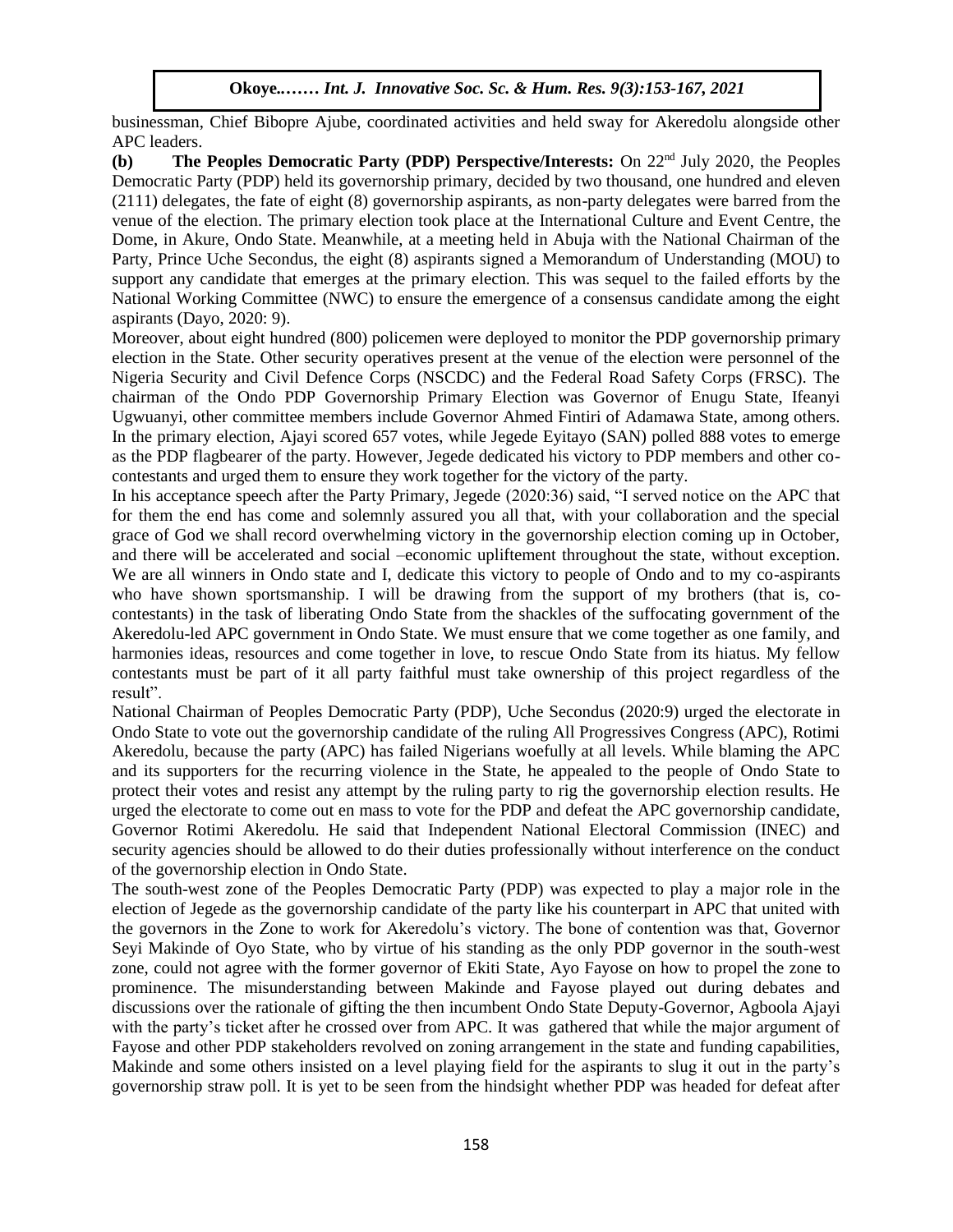Ajayi failed to get its ticket and veered off to Zenith Labour Party (ZLP) or by allowing the petty disagreements between its prominent stakeholders in the south west zone to rob it of cohesion.

and greenless between its prominent statemetics in the south west zone to red it or concessor.<br>The greatest lose in the Ondo governorship election was the immediate past governor, Dr. Olusegun Mimiko, who rejected alliance with the main Opposition Party (PDP) in the state. However, shortly after the last minute effort to patch up a political understanding between Zenith Labour Party (ZLP) and Peoples Democratic Party (PDP) hit the rocks, some PDP leaders recalled how vaulting ambition to be his own man led Mimiko out of the party shortly after the 2016 election. Moreover, talks aimed at forging an alliance weeks to the October 10, 2020 gubernatorial poll brought Mimiko close to his former PDP colleagues, as they weighed the strengths and weaknesses of the gladiators. During the talks, which many saw as a window of opportunity for the former Ondo governor to upscale his politics once again to the centre by aligning with the major opposition party, Mimiko rebuffed overtures to talk to his new political godson into stepping down for the PDP candidate, Jegede on the strength of the Party's spread and campaign funding (Sobechi, 2020: 23).

**(c) The Zenith Labour Party (ZLP) Perspectives/Interests:** Agboola Ajayi was a deputy-governor to the incumbent APC Governor Rotimi Akeredolu in 2016 governorship election in Ondo State and been a member of APC. His ambition to become governor, started when governor Rotimi Akeredolu was suspended by the national leadership of the APC, Ajayi found Solace in the alleged suspension to lubricate his ambition to supplant Akeredolu. Another fearful scenario Akeredolu survived was his illhealth in 2019 when he was away for almost three months. His return to base after about three weeks of rest in Abuja rather than easing tension, exasperated it as the state was sharply divided into the Aketi/Ajayi camps.

The fear of Ajayi, touted as grassroots politicians dumping the APC was most palpable, but it finally happened after denial, when the deputy governor dumped Akeredolu and APC for the PDP. However, before his decamp to PDP, the State Assembly moved a motion of impeachment against him but the threat did not see the light of the day, because of his grassroot support. Ajayi contested PDP primaries, but he was defeated by Eyitayo Jegede who became the flag-bearer of PDP for governorship election. The then deputy-governor, Ajayi was not satisfied with the conduct of the PDP Primaries, so he equally dumped PDP and went to Zenith Labour Party (ZLP) and became the flag bearer of the party. The decision of Ajayi to align with the former governor, Olusegun Mimiko-led ZLP, opened a fresh chapter of tension and apprehensions in the state.

While reviewing ZLP performance in the October 10, 2020 Governorship Election in Ondo State, the camp of the then Deputy Governor Agboola Ajayi who ran as the gubernatorial candidate of the Zenith Labour Party (ZLP), said that they were robbed of victory. The party argued that, while the All Progressives Congress Party (APC) used the machineries of the state to stampede supporters of the deputy governor into staying away from the polling units on Election Day, the Peoples Democratic Party (PDP) on its part, went to town with fake news of Ajayi's quitting of the gubernatorial race. All these worked against the party's victory of winning the governorship election in Ondo State. The party declared that, it was not free and fair race at all.

Nevertheless, it is not best of times for Ajayi as his failure to win the governorship race on the platform of his new party (ZLP) has robbed him of the support of many of those who before now stood by him in his struggle to avoid being shown the way out of the government house. His support base within and outside the government has reduced drastically. As things stand now, many of those who were hoping he will humiliate Akeredolu by emerging governor-elect while still in office as deputy governor were disappointed by his loss at the October 10, 2020 governorship election in the state.

The, then deputy governor, Ajayi filed a suit before a Federal High Court in Abuja in July 2020 to stop the impeachment move by the State House of Assembly. The State assembly began impeachment proceedings against the deputy governor last July following his resignation from the ruling All Progressives Party (APC) and defection to the Peoples Democratic Party (PDP). Ajayi, through his counsel, Olatoke filled the suit seeking to stop the impeachment process and to enforce his fundamental right of association (Dare, 2020: 28).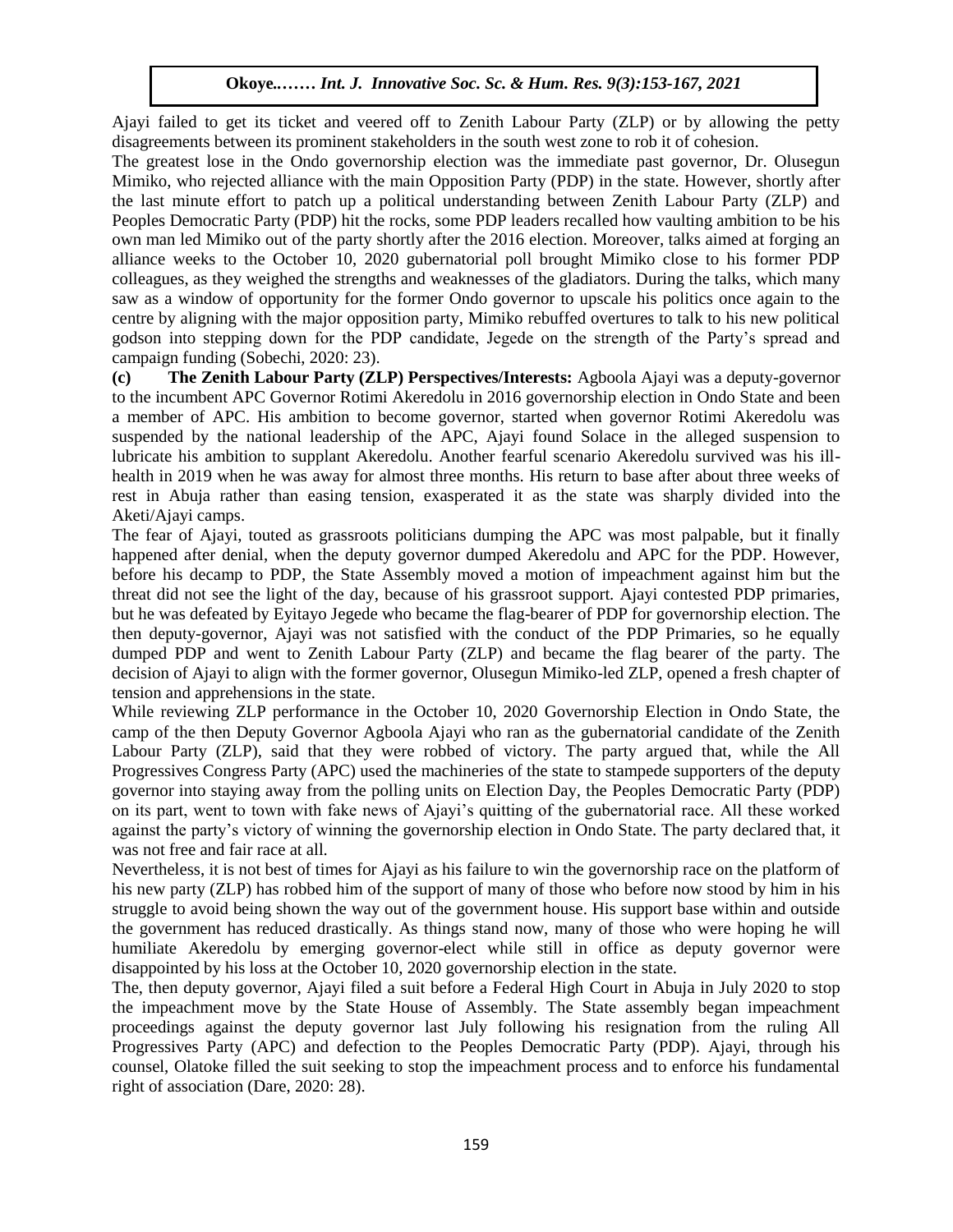# **RESEARCH METHODS**

A research design is a scientific logic that has a link with the data collected with appropriate analytical tools already specified and adopted under methodology. The discussion constitutes a major task that would largely determine the relevance of the work (Obasi, 1999:106). However, in a descriptive study such as this, its findings must be credible. The key criterion or principle of a good documentary research is found in the notion of trustworthiness and neutrality of its findings or decisions (Bouma and Ling, 2014). Just as a quantitative study cannot be considered valid unless it passes reliability and credibility tests: Trustworthiness entails credibility and transferability, which is the extent to which the findings can be explored in another contest (Bassey, 1981:73-94).

These qualities of a good methodology will helps to explain the impact COVID-19 Pandemic could place great stress on societies and political systems, creating the potential for new outbreaks of violence. All governments face hard choices about how to manage the virus. These are universal problems but if the disease spreads in densely packed urban centres in fragile states, it may be virtually impossible to control. This is because any country that has weak health institutions, may be hard to persuade populations with little trust in government or political leaders to follow public health directives.

However, many governments seem confused by the spread and danger of the outbreak especially the second phase of the pandemic that has infected some political elites, both in the developed and underdeveloped societies. This thesis, will help us to unearth the effort of the stakeholders and Election Management Body (EMB) in this period of COVID-19 Pandemic to conduct Governorship Election in Ondo State that would be adjudged to be credible, free and fair.

Undo State that would be adjudged to be credible, free and ran.<br>The technique of Content Analysis (CA) will assist us to draw some relevant information or facts that will help validate the research hypothesis. The technique is a scientific means or process of analyzing or comprehending information or facts scientifically. It is a universal process of carrying out a research work in order to generate a detailed knowledge of the work under study. This technique will be used to analyze the data collected.

| S/N            | <b>Speech/Interview</b>                                                                                                                                                                                                                         | Number of<br>Paragraph | <b>Impact of COVID-19</b><br><b>Pandemic in Off-Cycle</b><br>elections |
|----------------|-------------------------------------------------------------------------------------------------------------------------------------------------------------------------------------------------------------------------------------------------|------------------------|------------------------------------------------------------------------|
| 1              | The speech of Director of IMF's African Department,<br>"COVID-19: Africa Needs \$110 bn Lifeline Urgently", Daily<br>Sun, June 30, 2020.                                                                                                        | 5                      | 4                                                                      |
| $\overline{2}$ | Interview of Human Right Activist (HRA) and former second<br>Vice-President Nigeria Bar Association (NBA), COVID-19<br>Lockdown: Security Agents should be more humane", Daily<br>Sun, April 30, 2020.                                          | 16                     | 14                                                                     |
| 3              | Interview of Governorship Aspirant of PDP in Ondo State,<br>Otumba Benson Bamidele Akingboye, "Why I want to<br>govern Ondo State", Daily Sun, June 23, 2020                                                                                    | 8                      | $\tau$                                                                 |
| $\overline{4}$ | The speech of Sultan of Sokoto, Sa'ad Abubakar, during, "a<br>Peace Pact agreement signed by APC, PDP and ZLP<br>governorship candidates in Ondo State", Daily Sun, October<br>7,2020                                                           | $\tau$                 | 6                                                                      |
| 5              | The speech of Governor of Borno State, Babagana Zulum "he<br>charged the military to leave internal security during the<br>Ondo Election and concentrate more on counter-insurgency<br>operation in the North East", Daily Sun, October 7, 2020 | 4                      | 3                                                                      |
|                | <b>Total</b>                                                                                                                                                                                                                                    | 40                     | 34                                                                     |

## **Content Analysis**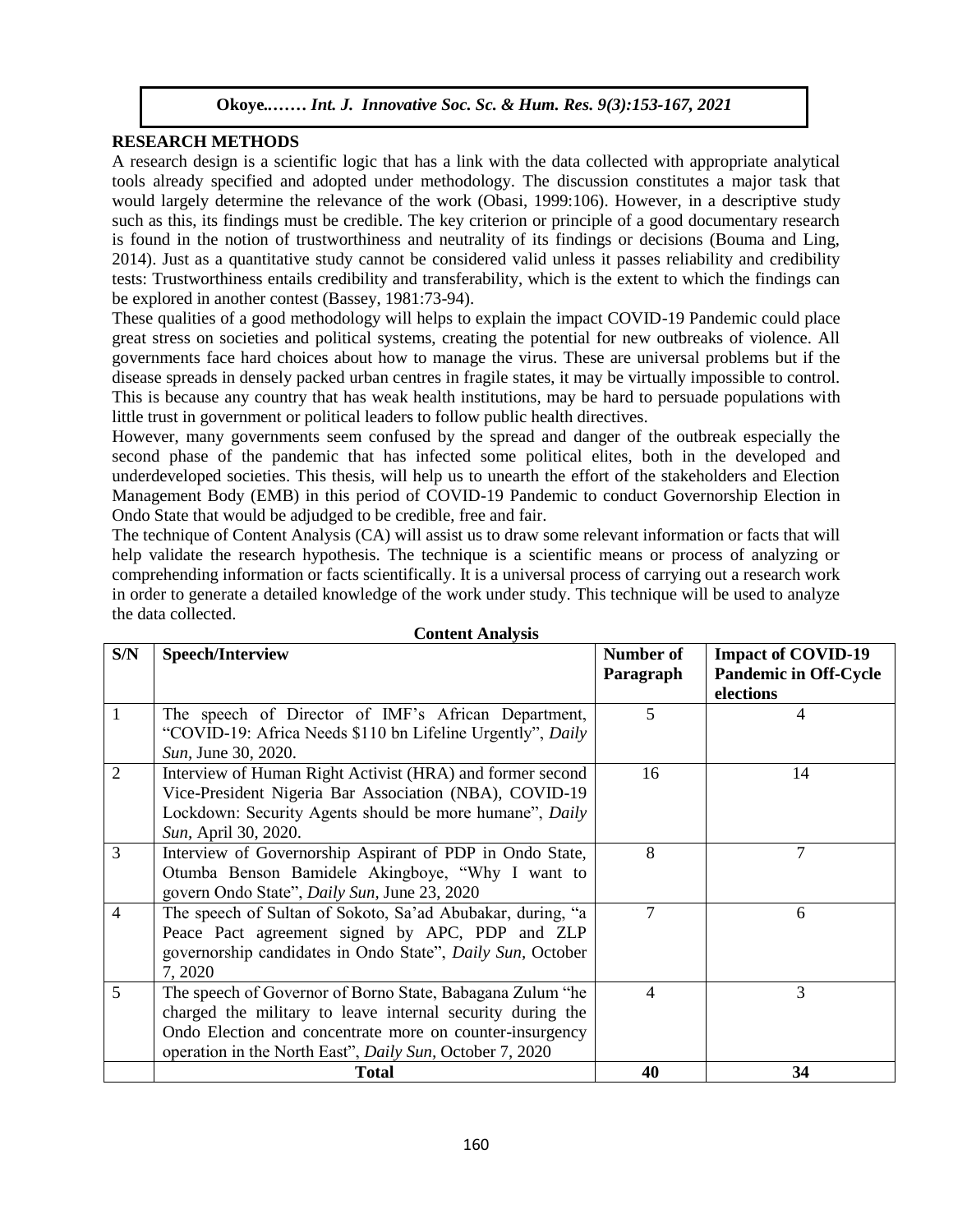From the table above, the empirical research shows that out of 40 paragraphs that focused on the conduct of governorship election in Ondo State, 34 emphasized on the issue of COVID-19 Pandemic as the year  $2020$  will surely go down as a defining and very challenging year in the conduct of elections by the Election Management Body (EMB). The empirical research findings was that despite extra-cost INEC had to incur to adjust to the realities of COVID, the attitude of voters in the post pandemic elections conducted by INEC showed general non-compliance to key protocols for preventing further spread of COVID-19 Pandemic.

The attitude of the vast majority of voters during the two-off-cycle governorship elections in Edo and Ondo States made a mincemeat of whatever efforts INEC had put in place to prevent the spread of COVID-19 Pandemic. In fact, adherence to the protocols was reduced to the partial wearing of face masks, just as voters defied rules for social distancing by continuing to stay within close range of one another. The major take away from INEC's exertions to prevent COVID is the fact that the populace was not interested because they did not really subscribe to the notions about the lethal nature of the virus.

The entire electoral process had to grable with the realities of the new normal as imposed by the outbreak of the novel Corona Virus (COVID-19). The Pandemic forced INEC to quickly return to the drawing board with the objective of working out strategies to ensure the electoral process does not become a super-spreader point, which could go on to multiply the number of COVID-19 Pandemic fatalities. In fact, the Independent National Electoral Commission (INEC) had to initially postpone senatorial byeelections in Bayelsa, plateau and Imo States in the wake of the outbreak of COVID-19 in March 2020. Electoral Act  $2010$  as amended in Section  $26(2)$  empowers INEC to postpone an election "where there is reason to believe that a serious breach of the peace is likely to occur if the election is proceeded with on that date or it is impossible to conduct the elections as a result of natural disasters or other emergencies (Ajanaka, 2020: 26).

Moreover, prevention is better than cure applies to COVID-19 Pandemic. The non-pharmaceutical interventions (NPIs)/COVID-19 Pandemic Mitigation measures include social distancing, social solidarity, self-isolation and mass gathering restrictions, others are lock-down of countries, industries, schools, business, Economics and stay at home/shelter-in-place etc. "Containment" includes Testing/Diagnosis and isolations/Treatment. "Mitigation" includes Tracing/Tracking and Quarantine. "Universal and specific Precautionary Measures are impactful: proper hand-washing technique/Hand Hygiene/proper hand sanitizer use. However, use face masks when away from home and never use face shield without a face mask. The activities/engagements are now conducted in virtual, globally, there are virtual businesses, conferences, sports championships, webinars, Educational Sessions/Webchoos, Religions worships, Government Meetings, International global meetings etc (Eregie, 2020:31).

## **Understanding the Challenges of Pre-2016 and 2020 Off-Cycle Governorship Election in Ondo State and Impact of COVID-19 Pandemic**

One of the positive developments in the 2020 electoral process was in the fact that there was in place a policy framework, which provided a robust set of measures to prevent the spread of COVID-19 Pandemic during elections. As part of the general protective measures, the guideline outlined INEC's readiness to provide equipment and materials for voters to sanitize, just as hand held thermometers were deployed to check the temperature of voters in the polling units. Importantly too, the policy stressed the mandatory use of facemasks for all involved in the election process. The policy also mandated the disinfection of Smart Card Readers (SCR) after the finger print of each voter was read. There were also rules to ensure physical distancing, not only on Election Day, but also at related activities including stakeholders' engagement, and trainings (Ajanaku, 2020:26).

The Independent National Electoral Commission (INEC) reviewed the success and challenges of Edo State Governorship Election in September 10, 2020 and came up with certain electoral rules or policies in the conduct of governorship election in Ondo State, in October 10, 2020. The commission worked with the health authorities in order to continue to enforce safety measures at polling units, including the compulsory wearing of face masks and the provision of non-pharmaceutical interventions such as hand sanitizers and infra-red thermometers at polling locations and collection centres. All eligible voters during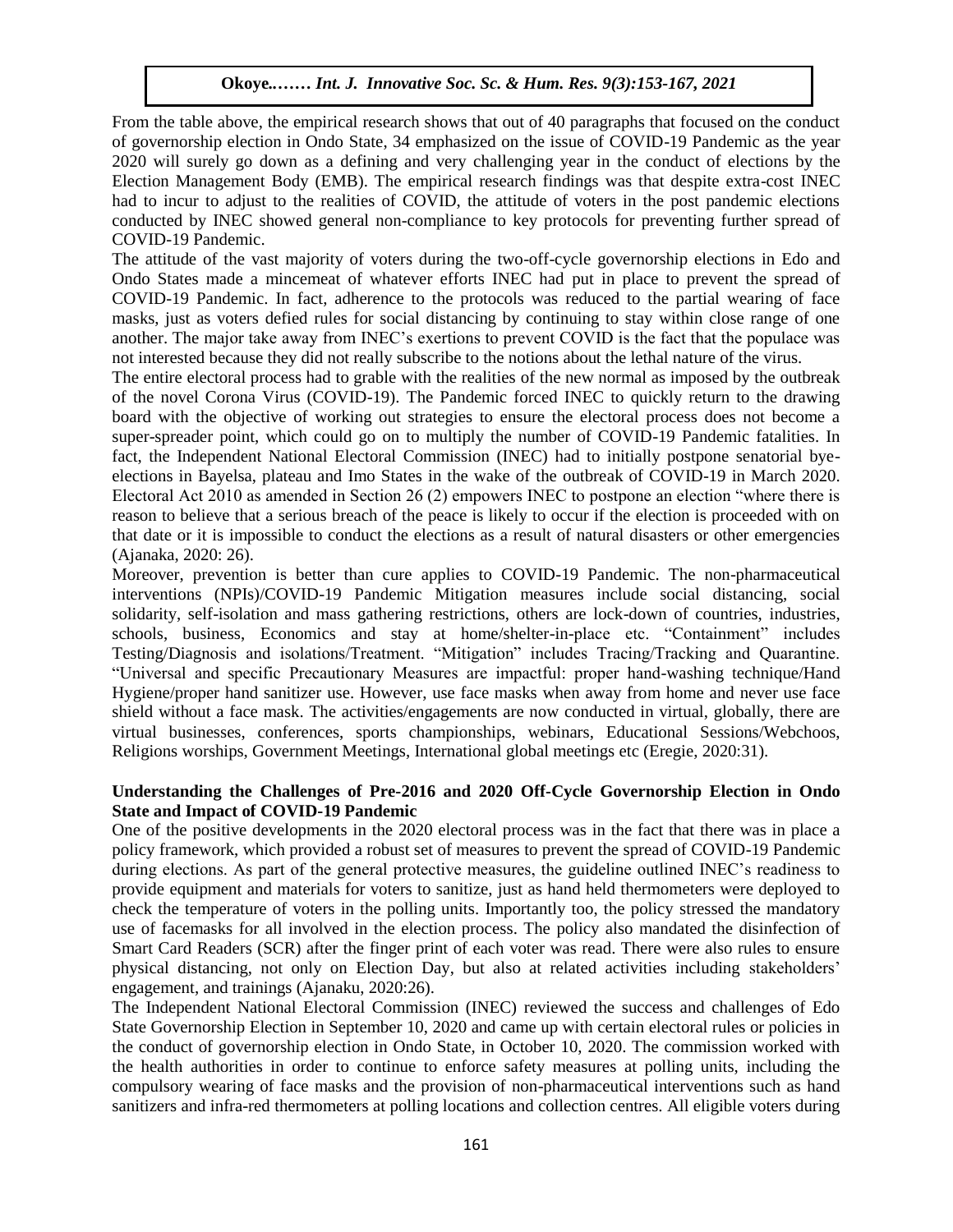the election, had equal opportunity to exercise their right to vote and be voted for. However, for this reason, the Independent National Electoral Commission (INEC) translated and published the policy on conducting elections in the context of the COVID-19 Pandemic as well as the voters' code of conduct into Braille.

The emergency of COVID-19 Pandemic in the electoral process was a disturbing and worrisome issues to the Independent National Electoral Commission (INEC) and to the entire citizens' of this country. For example, the Nigerians went to bed on Friday night, April 25, 2020 and woke up on Saturday morning, April 26, 2020  $\frac{1}{100}$ with the sad news that President Muhammadu Buhari's Chief of Staff Mallam Abba Kyari had passed away. He (Abba Kyari) tested positive to the novel coronaries on March 29, 2020, died of complications from COVID-19 disease. Jibunnoh (2020:30) agreed with other scientists that coronavirus enters the body through the respiratory tract-through the mouth or nose and into the lungs-so, to infect a person, it needs to bind to an enzyme found on the surface of respiratory cells. But once the coronavirus is actually in the body, it can get into the bloodstream, and from the bloodstream SARS- Cov-2 can travel to, and invade, other organs and attacks them too.

However, the COVID-19 Pandemic came as the proverbial thief at night, derailing, stopping, upturning, snuffing out lives, and generally made nonsense of plans, calculations and targets. Nobody was spared, only that it hit a few more than others. When we heard about developments in China about a certain virus, at first, China looked very far away and nobody ever imagined how this virus was going to cross transnational boundaries to impact our lives – the rich, the poor irrespective of religion, colour, nationality or social boundaries to impact our lives – the rich, the poor irrespective of religion, colour, nationality or social standing. Our routines have changed and keep changing as our lives are up heaved by the changes brought by COVID-19 (Ovueraye, 2020:3). The COVID-19 Pandemic remains a monumental human disaster in the year 2020, many lost loved ones and some even, whole family, many lost their jobs, and businesses.

COVID-19 has brought in its trail global misery, fear, death, anxiety and deprivation. The rampaging coronavirus exposed how vulnerable the world had become and the limitations of our singular trust in scientific advancements. The pandemic has globally affected the day to day life of people. The world has been gripped with palpable fear and hopelessness. To curtail the spread of the virus, the world was brought to a standstill. Factories, offices, transportation system, schools, holiday centres, stadia, and worship places were closed down. The situation was described as the greatest calamity the world had faced since the Second World War. As millions of victims were infected, thousands died daily on their hospital beds, in isolation centers and their homes. The other victims of the pandemic were millions of poor people who mostly lived on daily incomes but were deprived of their livelihood by the lockdown. In Nigeria, the cry of starvation was everywhere and the government could not reach-out to its suffering citizens because of corruption, insincerity, selfishness and ineptitude. Most of the palliatives bought by the government for the poor we recently discovered were hijacked and hoarded in warehouses across the country while the ordinary people, women, children, the sick and elderly starved (KSM Magazine, 2020 Editorial).

In pre-2016 Off-Cycle Season Governorship Election in Ondo State, the candidate of the All Progressives Congress (APC), Oluwarotimi Akeredolu (SAN), was declared winner. He polled a total of 244,842 votes to defeat other contestants in the race to the Alagbaka Government House, Akure. His closest rival and the candidate of the ruling People's Democratic Party (PDP), Eyitayo Jegede (SAN), came second with 150,380 votes, while Olusola Oke of the Alliance for Democracy (AD) got 126,889 votes to place third. The Independent National Electoral Commission (INEC) explained that Akeredolu scored the highest number of votes cast and secured more than the statutory requirement of 25 percent of votes cast in two-thirds of the 18 Local Councils in the state. Given a breakdown of how the leading candidates fared in the election, INEC's Chief Returning Officer, Prof. Abdulganiyu Ambali, said, that Akeredolu won in 14 Local Councils while Jegede and Oke won in two local council each (Daily Sun Editorial, 2016, Dec. 2: 15).

The Pre-2016 Off-Cycle Governorship Election in Ondo State were generally adjudged as peaceful free and credible by local and international observers. It was good that it did not witness any major untoward incident. The Poll was, indeed, an improvement on previous elections in the state and some other parts of the country that were marred by electoral violence and other malpractices. Report on the election showed that the law enforcement agents, including the police, the Civil Defence Corps and the Federal Road Safety Commission (FRSC) officials, prevented the breakdown of law and order in all polling units in the state.

You would recall that the bad blood generated in the aftermath of the pre-2016 APC governorship primary caused sharp division within the ranks of the party as Akeredolu was accused of only rewarding those in the Aketi team. Akeredolu was accused of not doing anything to unite the party. He was also said to be running a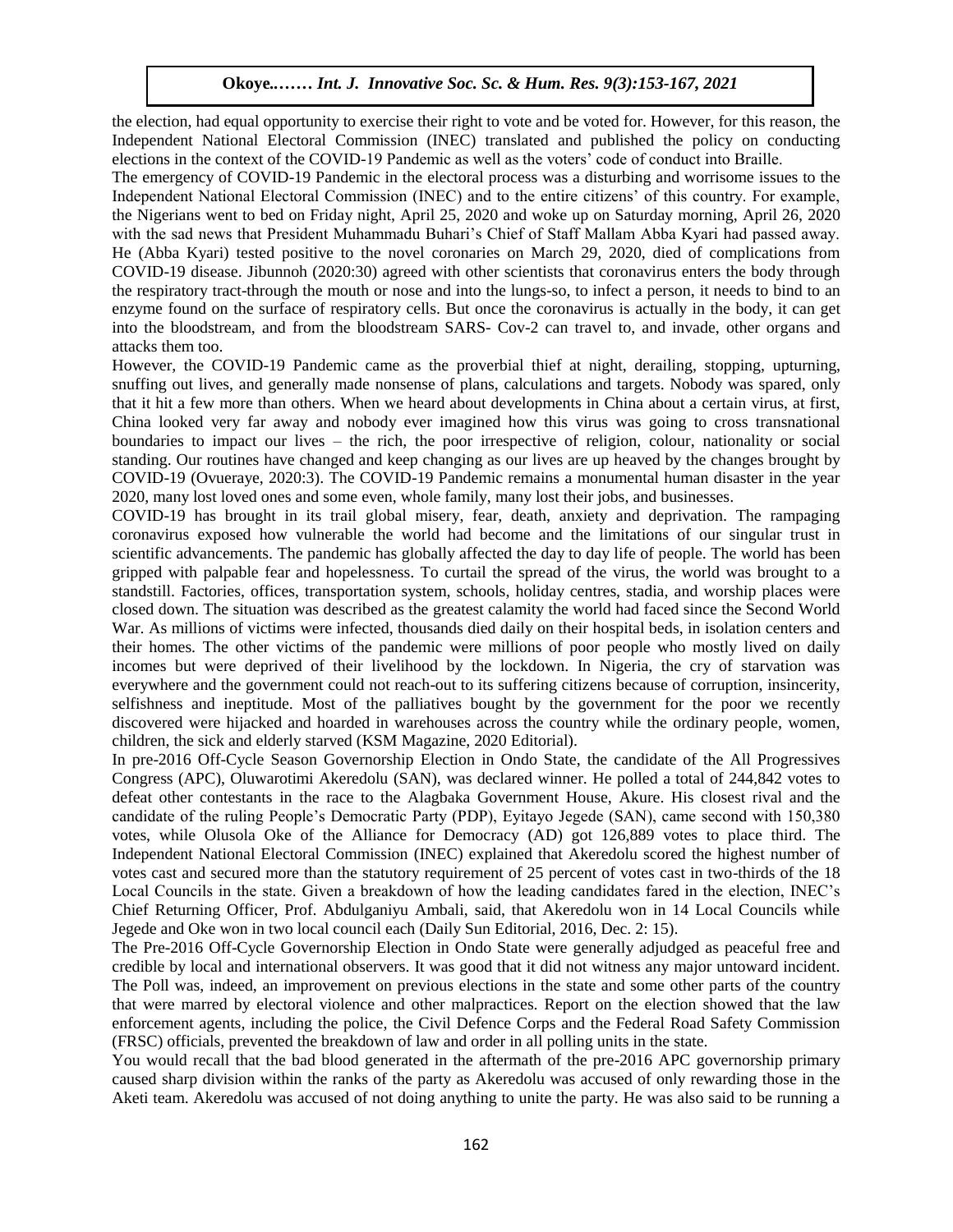government of father, mother and son as well as giving contracts to his friends from Ibadan and outside the state. Before the 2019 general elections, the Ondo APC held parallel congresses with the governor's faction producing Adetimehin while the faction backed by the Unity Forum produced Idowu Otetubi. In the general producing elections, the Ondo State APC could not resolve its differences. Some of its members backed by Akeredolu contested on the Action Alliance (AA) platform. It was a colossal damage to the party as it lost the presidential election and two senatorial seats. Governor Akeredolu was later suspended from the APC for anti-party election and two senatorial seats. Governor Akeredolu was later suspended from the APC for anti-party<br>activities. To his opponents his suspension was a big ploy to deny him the second term ticket. The Unity Forum led by Former Deputy Governor, Alhaji Ali Olanusi, comprised of aggrieved APC chieftains who vowed that Akeredolu would not secure the party's ticket for a second term (Osagie, 2020: 32).

Despite the outbreak of COVID-19 Pandemic in Nigeria, the political class in Ondo State Governorship Election had drum of warfare sounded even louder than they did in Edo State Governorship election. Several pre-election death cases was recorded, how political thugs continued to run riot, maiming, killing and wreaking havocs, leaving in their trail sorrow, agony and blood. There was high proliferation of arms and light weapons in the hands of the thugs that used them for wrong reasons. However, Ugwu (2020:13) said that, the Zenith Labour Party (ZLP) leadership accused the All Progressives Congress (APC) of unleashing trained political thugs on other party members. They argued that APC was their biggest problem, and that at both Owo and Ondo, thugs suspected to be working for the APC disrupted, tortured and even killed their members during political rallies and made lives unbearable to the other political parties. However, despite the war drum by the political rallies and made lives unbearable to the other political parties. However, despite the war drum by political class in Ondo State Governorship Election, the security agencies and INEC was able to conduct free, fair, transparent and credible election.

In the October 10, 2020 Governorship Election in Ondo State, the incumbent Governor Rotimi Akeredolu of All Progressives Congress (APC) won re-election for a second term in office, defeating his closest challengers, Eyitayo Jegede (SAN) of Peoples Democratic Party (PDP) who polled 195,791 votes while the Zenith Labour Party (ZLP) Agboola Ajayi had a distance third, with 69,217 votes cast. The Chief Returning Officer, the Vice Chancellor of the University of Ibadan, Prof. Olayinka (2020:13) maintained that the candidate of APC polled the highest number of lawful votes, 292,830 votes cast, and had fulfilled all constitutional provisions regarding the election, thus was returned elected. The APC candidate won in 15 out of 18 Local Government Areas in the State. Below are the breakdown of election results between the three contending parties, APC, PDP and ZLP:

| S/N            | <b>Local Government Area</b> | <b>APC</b> | ה - ים -<br><b>PDP</b> | <b>ZLP</b> |
|----------------|------------------------------|------------|------------------------|------------|
|                | Ese-Odo                      | 13,383     | 4,680                  | 4,760      |
| $\overline{2}$ | Illaje                       | 26,657     | 11,128                 | 4,005      |
| 3              | Odigbo                       | 23,571     | 9,485                  | 6,540      |
| $\overline{4}$ | Ondo West                    | 15,977     | 10,627                 | 10,159     |
| 5              | Okitipupa                    | 19,266     | 10,367                 | 10,120     |
| 6              | Ose                          | 15,122     | 8,421                  | 1,083      |
| $\overline{7}$ | <b>Akuure South</b>          | 17,277     | 47,627                 | 2,236      |
| 8              | Akoko South East             | 9,417      | 4,003                  | 2,004      |
| 9              | Idanre                       | 11,286     | 7,499                  | 3,623      |
| 10             | Owo                          | 35,957     | 5,311                  | 408        |
| 11             | <b>Akure North</b>           | 9,546      | 12,263                 | 1,046      |
| 12             | <b>Ondo East</b>             | 6,485      | 4,049                  | 3,221      |
| 13             | <b>Akoko North West</b>      | 15,809     | 10,320                 | 3,477      |
| 14             | Akoko South East             | 21,232     | 15,055                 | 2,775      |
| 15             | <b>Akoko North East</b>      | 16,572     | 8,380                  | 3,532      |
| 16             | Irele                        | 12,643     | 5,493                  | 5,904      |
| 17             | Ile Oluji Oke Igbo           | 13,278     | 9,231                  | 1,971      |
| 18             | Ifedore                      | 9,350      | 11,852                 |            |
|                | <b>Total</b>                 | 292,830    | 195,791                | 69,217     |

*Source: Daily Sun October 12, 2020 P. I*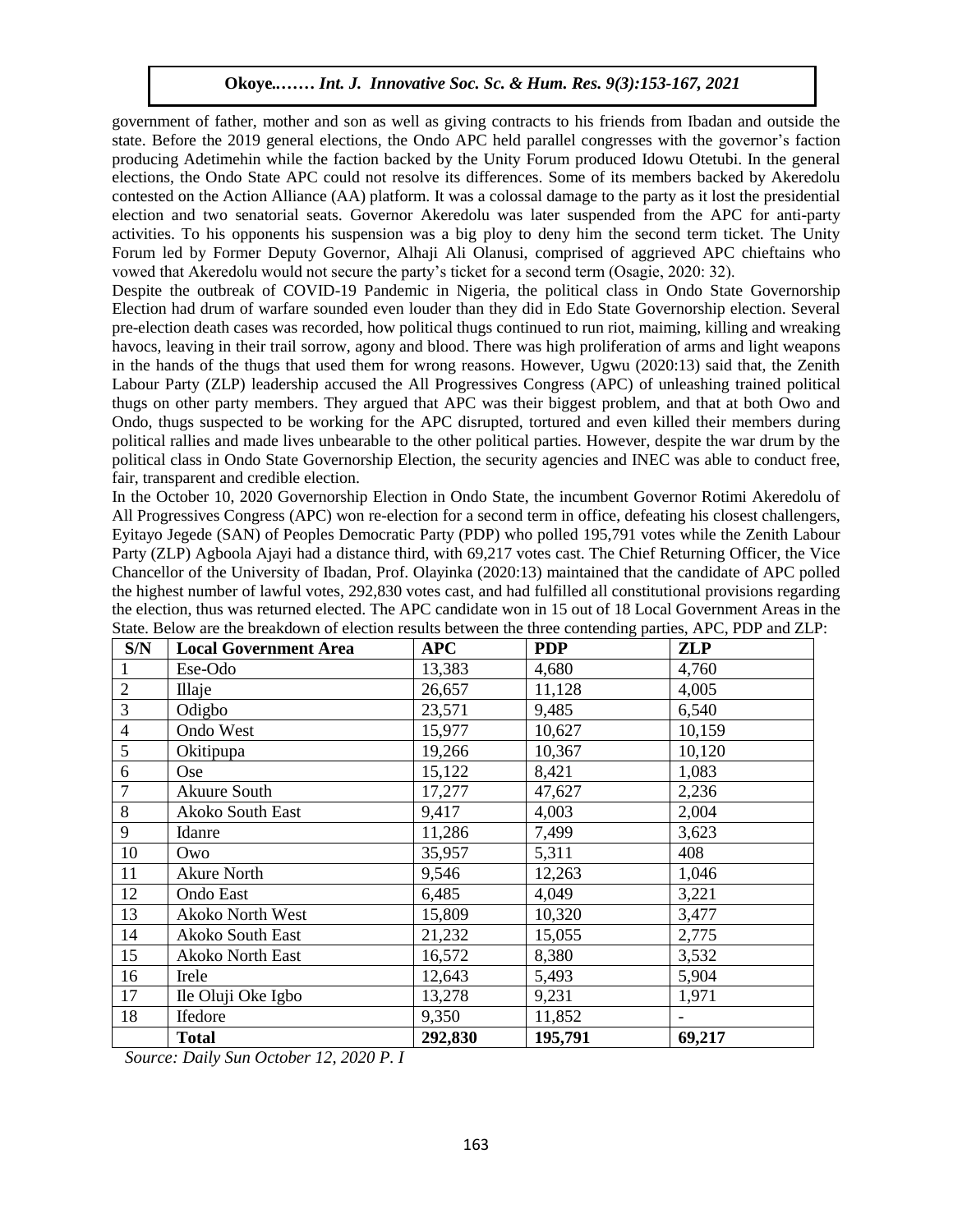Finally, the Governorship Election in Ondo State has come and gone, but the situation demands that our present crop of political class must rise up to the occasion of political maturity and quickly create the conducive electoral environment for the enthronement of true and genuine democratic principles and norms within the framework of the constitution. Moreover, in developing societies such as Nigeria, the wellbeing of the citizens largely depends on the extent to which the democratic institution is strengthened and sustained. Therefore, a major challenge which has remained persistent across the country; in quest for improving the electoral processes, is that of ensuring that political campaigns, election logistics and improving the electoral processes, is that of ensuring that political campaigns, election logistics and voting processes are characterized by high level of security without which free and fair elections would be a mirage.

# **CONCLUSION**

In the year 2020, the world was under the monstrous grip of the coronavirus, in which rumours and speculations about the origin and nature of this invincible foe were rife, leaving data and science in the dust, where fear ruled the world. The situation in Europe, especially in Italy and Spain, was particularly dust, dire as the virus overwhelmed their sophisticated medical systems. While researchers and scientists struggled to crack the pathogen, dead bodies that could not be accommodated in morgues began to spill onto church pews and public places.

Within two months of Nigeria recording the index victim, any lingering doubts that the virus had not come to play were settled when Abba Kyari, the president's Chief of Staff, died from COVID-19 related complications. Today, over 2,000 deaths have been recorded, out of 166,000 reported – frankly underreported-infections. At first, the reports were statistics, then they became names, and not long afterwards, faces of people we know (Azu, 2021:28).

The year 2020 has been a very precarious, apprehensive and uncertain for people across the globe and this was the year the governorship election was held in Ondo State. The Returning Officer in the governorship election in Ondo State, Prof. Olayinka (2020:13) the Vice Chancellor of the University of Ibadan declared that the governorship election held on the  $10<sup>th</sup>$  day of October 2020 was contested and the following political parties received the following votes: APC: 292,830, PDP: 195,791 and ZLP: 69,127. He further declared that Oluwarotimi Odunayo Akeredolu of the APC, having satisfied the requirement of the law and scored the highest number of votes, is hereby declared the "WINNER" and returned elected.

In the light of the above, if Nigeria is a true democracy, it must be prepared to recognize, respect and uphold the tenets and fundamental principles of democracy, one of which is the right of citizens to express themselves freely, and their right to choose how they want to be governed. One of the greatest problems confronting Nigeria is the adoption of destructive style politics of might is right. It is all about failed political leadership that lacks ethical behaviour and moral responsibility. The government must halt the regular choice of violence to resolve local misunderstandings, or the use of intimidation, threats, and harassment as tools to unify the various-religious groups in the country. In every democracy, citizens have the inalienable right to question elected leaders, as well as the way the country is being governed. Accountability is an ongoing obligation every political leader owes the citizens.

The current instability and high levels of violence give the impression that Nigeria has turned into a theatre of war. Poor governance is partly responsible for that. Government apathy and insensitivity to people's feelings have heightened public anger. Failure to strengthen national security has emboldened criminal groups to set up their own fiefdom in which they rule as they desire. Anything else that deviates from fair and equitable treatment of citizens, regardless of their geographic location, ethnic origins and religious faiths, is guaranteed to disrupt the government's policy or agenda. Nigeria is facing disintegration and calls for self-rule by citizens who are unhappy with the way they have been marginalized, disenfranchised, denied their rights in their homeland and increasingly terrorized by agents of state who should provide security to everyone (Obijiofor, 2021:32).

However, all these are symbols of a failed state. A failed state is country that is unable to look after its national and international interests. It is a country that cannot provide for the basic needs of ordinary members of society. It is a country in which citizens work hard to destabilize state institutions. It is a country in which everything is falling apart and there is nothing to hold back or slow that descent into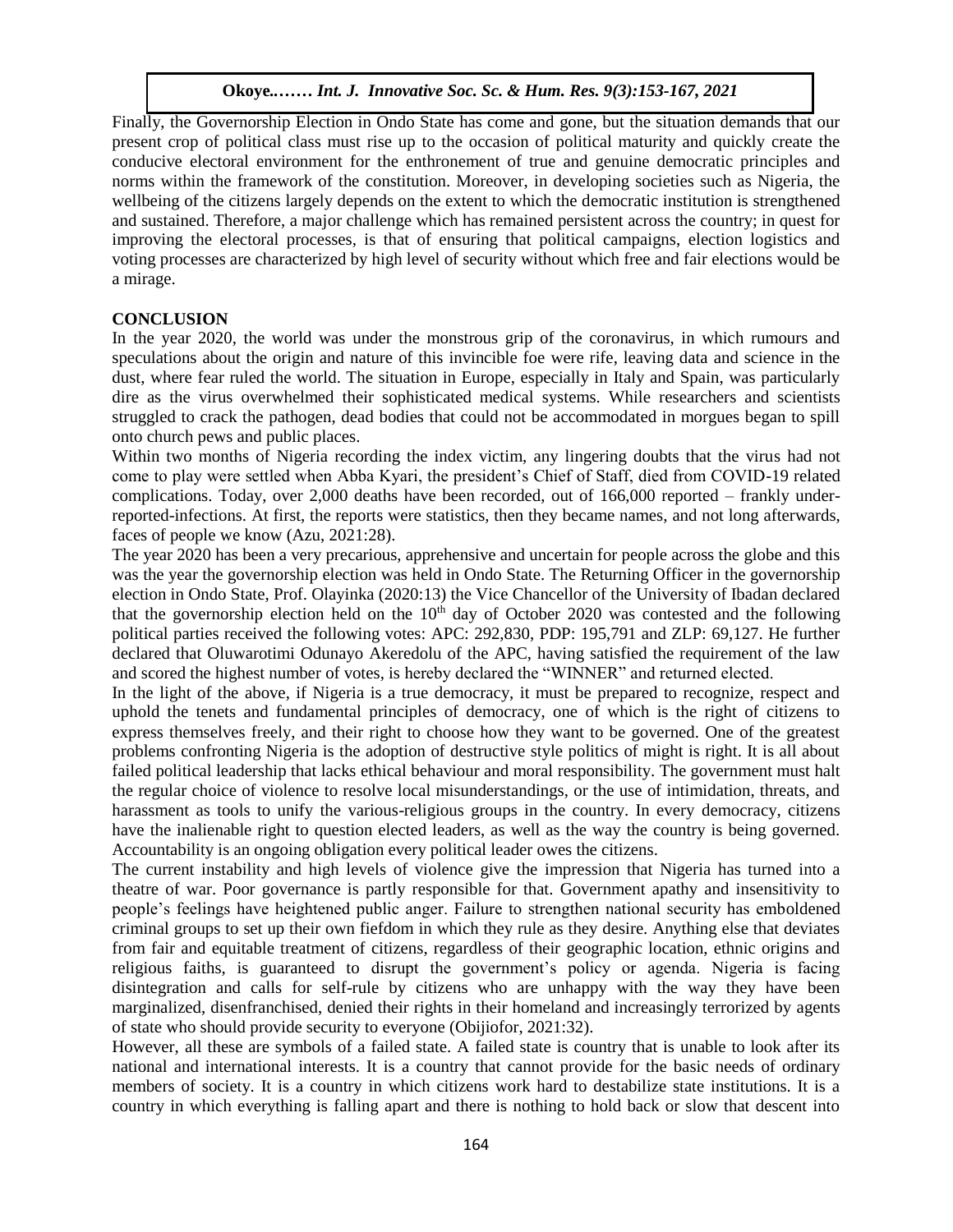anarchy. It is a country in which the government and the governed cannot agree on anything, including pathways to future economic and social development. It is a country that cannot conduct free, fair, transparent and peaceful elections to select national, state and local government leaders and regrettably, Nigeria epitomizes all these and more. We live in a nation of contradictions, where every day bandits, callous herdsmen and "un-known" gunmen and women hold citizens hostage in their homes, in their business places, in their places of worship and on the roads, both during the day and during the night  $(2)$ : (Obijofor, 2021:32).

Indeed, Nigeria is passing through a perilous time in her 60 years of existence. Nobody, not even the "seers" that flood the space with prophecies ever imagined the nation will deteriorate to this stage where animals are more valued than humans, as animals are killed with good reasons unlike humans nowadays. It began from Boko-Haram insurgency to abduction, banditry, presently ceaseless killings and destruction of public facilities. Nobody is safe, not even the poor or school children and everybody is trapped; civilians and security personnel are gunned down daily. This is outcome of prolonged abysmal system Ervinalis and security personnel are guinied down daily. This is outcome of profonged abysinal system<br>failure. This is because government failed to deal with the crisis timely and the terrorists ambushed citizens while asleep, raped their women, killed the men and abducted children, nothing happened. From there, they graduated to kidnapping for ransoms and banditry, nothing happened.

The government's negligence particularly long-silence on the herdsmen onslaught, banditry and kidnappers across regions contributed to the rise in criminal activities. The fake national unity paved way to nepotism that tears the nation to pieces, since presently all service-Chiefs hail from one region, key appointments are lopsided favouring the same region leading to turmoil. Recently, the destruction of apponuments are topsided tavouring the same region reading to turnion. Recently, the destitution of public assets, endless killings, kidnapping and other social disorders can only worsen the dented image of the nation and scare foreign investors from the country. This is while many key multinationals bypassed Nigeria to site their Africa's headquarters in neighhbouring countries which will open up those nation's economy and create employment opportunities to their citizens. Moreover, no foreign investors will push its funds to a society with instability and criminal activities (Umegboro, 2021:12). We can conveniently deduce that if all elections are free, fair and credible there would not be any reason for discontentment amongst our people from the East, West, North, South et al because mutual suspicion/mistrust would have been considerably minimized if not totally eradicated from our politics, even during this period of COVID-19 Pandemic.

The insecurity in Nigeria is worrisome and taking different dimensions. The governor of Niger State, Bello (2021: 7) lamented on this development, that while government is strategizing on how to bring the security situation under control, especially kidnapping, some politicians were busy strategizing on how to make money from the whole sordid affair. According to him, that is why the situation is becoming more complicated because now you have a lot of interests, some people will come and meet you and say give us money so that we can go and bring them (abducted Islamic school children) back. He decried that, no successful kidnapping takes place without informants. They guide and tell them when to come and where to follow. They tell them the movement of security agents and in some cases ambush them.

However, the seventeen (17) Southern Governors met in Asaba, Delta, and agreed to ban open grazing in the southern Nigeria as a way to control and eliminate insecurity in the country. Ozekhome (2021:31) posited that, by banning open grazing, the governors are merely putting a stop to one of the greatest known sources of wars and terrorists convergence in their respective states. And that the governors' call is part of their responsibilities to the people of their states as the main mandate of each and every governor is to protect the life and property of the people of the states they govern. It must be emphasized that the decision of the southern governors does not in actuality impede the rights of cattle rearers to own cattle. It merely limits their ability to openly graze on lands that are not theirs in the first place and inflict misery on the indigenous owners.

In the light of the above, considering the incessant cases of Boko-Haram killings, maiming, stealing, kidnappings, rape, banditry and robbery foisted on the southern part of the country, southern leaders have rightly taken it upon themselves to put into place laws and measures that will protect their citizens. To this end, it is safe to assert that individual rights to movement have not in any way been violated by the anti-grazing laws because the laws were enacted in the interest of public safety, public order, public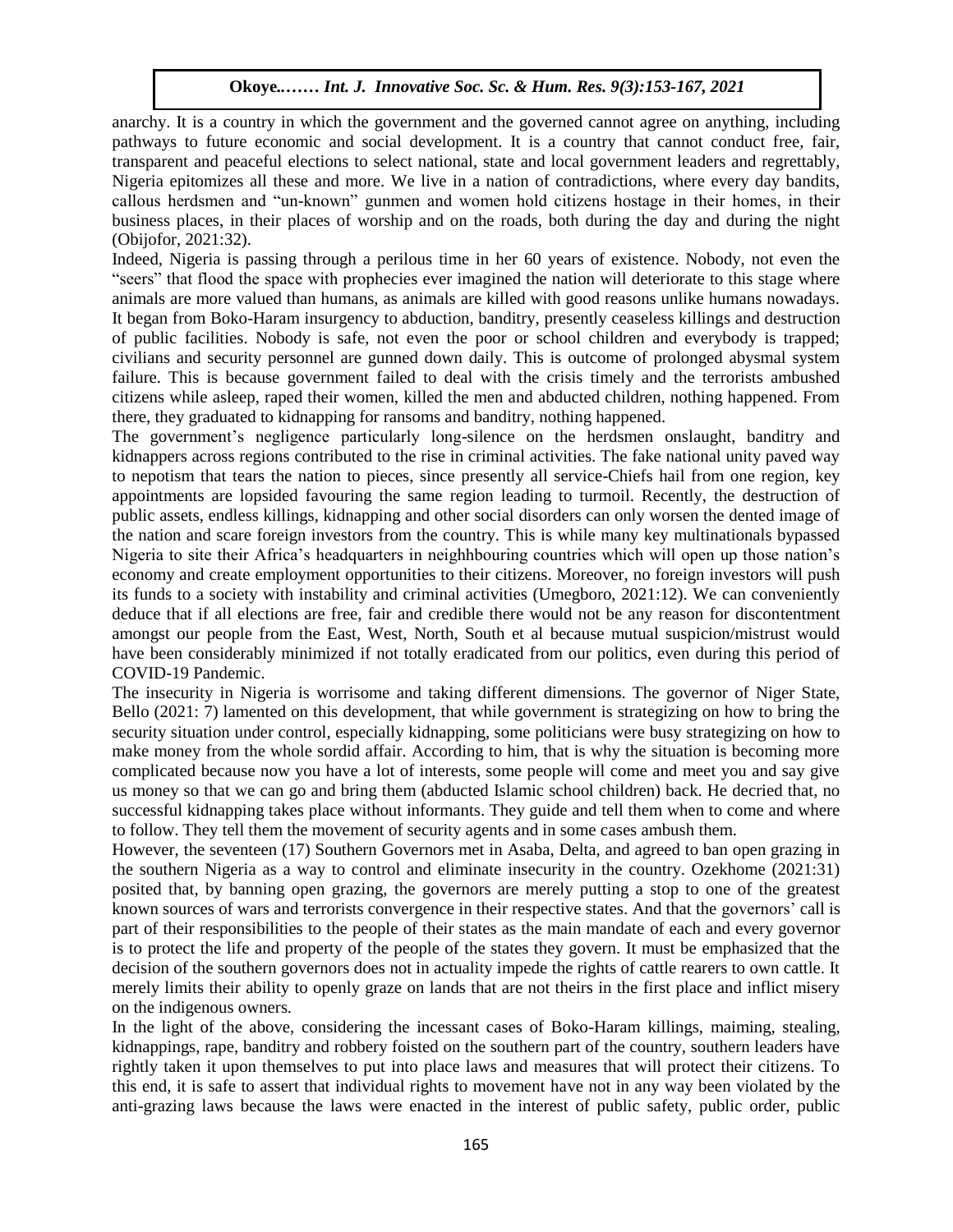defence and public morality. The laws and the declaration are also to protect the peace, privacy and homes of southerners as highlighted in section 37 of the 1999 constitution. They are also for the purpose of protecting the rights and freedom of other persons.

#### **RECOMMENDATIONS**

The World Health Organization (WHO) declared COVID-19 Pandemic outbreak which began in Wuham, China on December 8, 2019. The emergence of COVID-19 Pandemic in the electoral process was a disturbing and worrisome issues to the Election Management Board (EMB) in Nigeria, due to overwhelming health challenges of coronavirus in the conduct of governorship election in Ondo State. In the wake of COVID-19 Pandemic, the outcome of governorship election in Ondo State, was adjudged to be free, fair and credible. However, the electorates, the security agencies and Independent National Electoral Commission (INEC) must be commended for this great achievement in the wave of COVID-19 Pandemic. The following recommendations are necessary for this research work:

- r and the two streaks of COVID-19 Pandemic is a lesson to Nigerians and government to develop our health (1). The outbreak of COVID-19 Pandemic is a lesson to Nigerians and government to develop our health care system equivalent to those in the civilized societies. The government must provide and equip all the hospitals with the necessary health facilities that can still take care of health conditions of the citizens of this country. The Federal/State governments should be proactive in making sure that the COVID-19 Pandemic Vaccine (Astrazeneca) is fairly distributed to all citizens of this country.
- (2) The electronic voting is the trend all over the world and would eliminate thuggery and all the electoral fraud associated with elections in this country. The National Assembly should work on the law rade associated with electrons in ans country. The Futureman Fissenberg should work on the faw.<br>(Electoral Act Amended Bill 2021) as soon as possible and President Buhari should assent to the bill. Moreover, if electronic voting is adopted, it will improve substantially the electioneering and voting process and reduce the electoral malpractices because it will also reduce the chances of thuggery and related abuses of the electoral process. One of the significant benefits of e-voting system is the possibility for increased efficiency, because voters can submit their votes, and be reasonably confident that their vote would count.
- (3) The current insecurity in Nigeria such as Boko-Haram, Fulani and herders, banditry, kidnappings and unknown gun men instabilities must be checked and controlled by the government. The current instability and high levels of violence give the impression that Nigeria has turned into a theatre of war. The failure to strengthen national security by the federal government has emboldened criminal groups to unleash mayhem on the citizens of this country. The issue of open grazing should be handled carefully and diligently to avoid continuous crisis that may lead to dismembering of the country. We can still bind our wounds and live together in peace. But, it is incumbent on the Buhari government to first reinspire national cohesion and patriotism to give Nigerians a reason to die for their country. This is because very little will be achieved by spitting fire and clamping down on agitators for secession.
- (4) The Nigerian government should do everything possible to uplift many Nigerians from the circle of poverty. This is because a surge in insecurity over the past years has further slowed economic activity and left more people unemployed, fueling a vicious cycle of violence and criminality, and poverty in Nigeria.

## **REFERENCES**

Abubakar, S. (2020), "Election not Worth Human Lives, Sultan of Sokoto Warns", *Daily Sun,* October 7. Ajanaku, A. (2020), "INEC, New Normal and Nigeria's Quest for Credible", *The Guardian,* November 2. Akeredolu, R. (2021), "Akeredolu: There will be no Abandoned Project", *The Nation,* March 2.

Anderson, J.E. (1977), *Public Policy-Making: An Introduction*, 3<sup>rd</sup> ed. Boston: Houghton Miffilin Press.

Anyebe, A.A. (2018), "An Overview of Approaches to the Study of Public Policy", *International Journal of Political Science (IJPS).*

Azu, (2021), "COVID-19 Stories by Children", *Vanguard,* May 28.

Bassey, M. (1981), "Pedagogic Research: On the Relative Merits of Search for Generalization and Study of Single Events", *Oxford Review Education 7 (1)*.